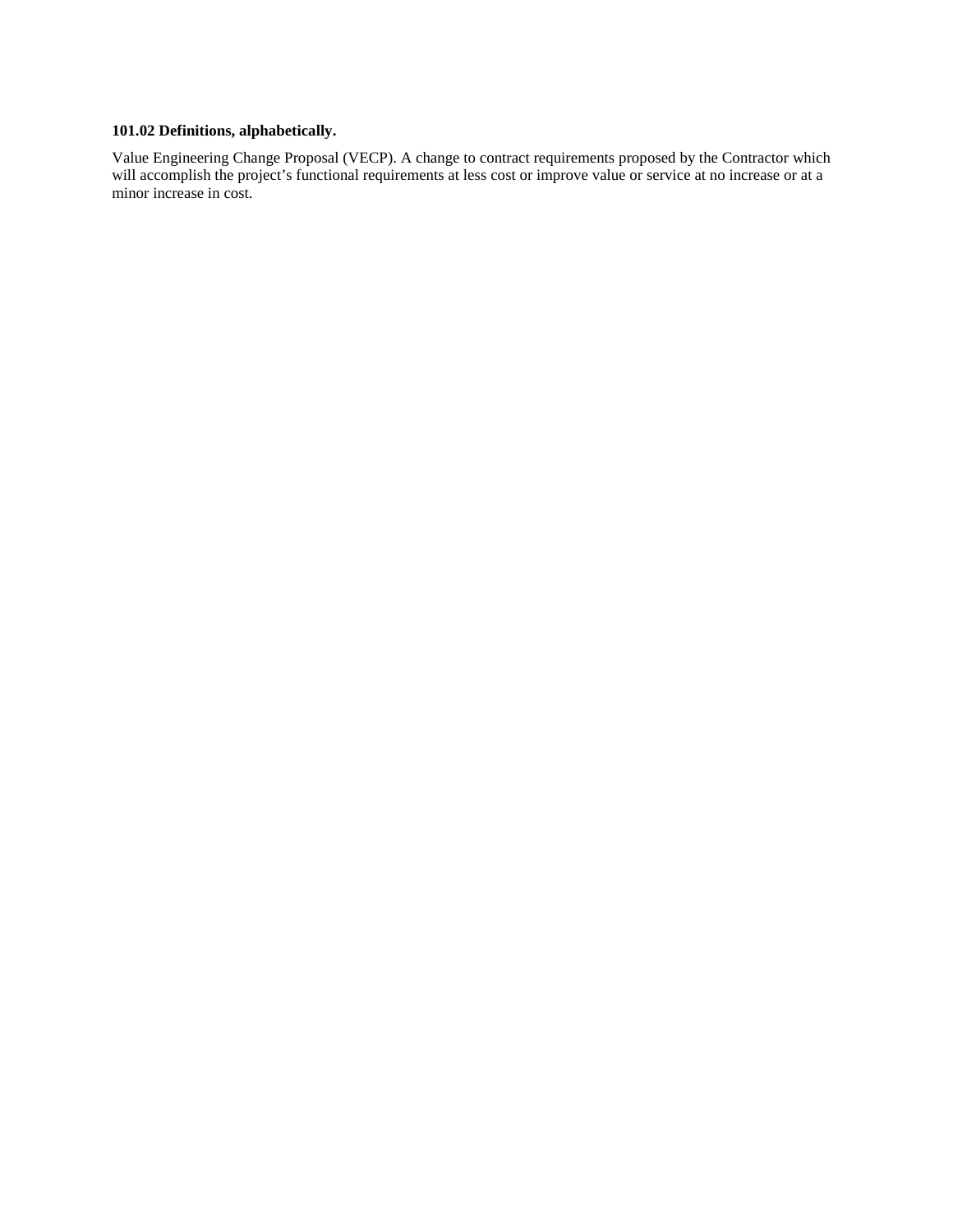**104.07 Value Engineering Change Proposals by the Contractor.** The Contractor is encouraged to develop and offer proposals for improved construction techniques, alternative materials, and other innovations. Proposals must provide a project comparable to CDOT's original design either at lower cost, improved quality, or both. Proposals that lower the quality of the intended project will be rejected. Bid prices shall not be based on the anticipated approval of a Value Engineering Change Proposal (VECP). Proposals shall be submitted only by the successful bidder after contract award. If a VECP is rejected, the work shall be completed in accordance with the Contract at contract bid prices. Any delay to the project due to a VECP submittal and review shall be considered within the Contractor's control and will be non-excusable with the exception of those delays that are approved as part of the VECP.

Proposals shall be categorized as VECP (Category A) or VECP (Category B).

VECPs (Category A) will be all proposals that involve the design and construction of a structure including but not limited to a bridge, retaining wall, concrete box culvert, or building. A VECP (Category A will also include any proposal that would result in a change of original bid items that totals over \$250,000. Alternatives investigated and not selected in the project Structural Selection Reports may be presented in a VECP if significant benefits can be demonstrated to the Engineer. In addition, design criteria and constraints listed in the Structural Selection Report cannot be modified or relaxed as part of a VECP unless significant and previously unknown benefits can be proven to the Engineer. Experimental or demonstration-type design concepts, products, structures, or elements that have not been pre-approved by CDOT, in writing, for general use will be considered a VECP (Category A). Category A proposals will also result in a realized and shared cost savings to CDOT. Cost savings generated to the Contract as a result of VECP offered by the Contractor and accepted by CDOT shall be shared between the Contractor and CDOT.

All other VECPs that do not meet the previous requirements will be classified as a VECP (Category B).

Net cost savings on VECPs that are less than \$25,000 can be kept by the Contractor. Net cost savings greater than \$25,000 shall be split equally between the Contractor and CDOT as defined in the Basis of Payment section of this specification.

Both VECP (Category A) and VECP (Category B) will produce savings to CDOT or provide improved project quality without impairing essential functions and characteristics of the facility. Essential functions include but are not limited to: service life, requirements for planned future development, prior commitments to governmental agencies or the public, corridor requirements, economy of operation, ease of maintenance, desired appearance, safety, and impacts to the traveling public or to the environment during and after construction.

The Contractor may submit either a full VECP or a preliminary Conceptual VECP, followed by a full proposal. These proposals are subject to rejection at any time if they do not meet the criteria outlined in this subsection.

(a) *Submittal of Conceptual Proposal*. For a VECP (Category A) that requires a significant amount of design or other development resources, the Contractor may submit an abbreviated Conceptual Proposal for preliminary evaluation. The Engineer will evaluate the information provided. The Contractor will then be advised in writing if any conditions or parameters of the Conceptual Proposal are found to be grounds for rejection. Preliminary review of a conceptual proposal reduces the Contractor's risk of subsequent rejection but does not commit CDOT to eventual approval of the full VECP. The following information shall be submitted for each Conceptual Proposal:

- (1) Statement that the proposal is submitted as a Conceptual VECP.
- (2) General description of the difference between the existing Contract and the proposed change, and the advantages and disadvantages of each, including effects on service life, requirements for planned future development, prior commitments to governmental agencies or the public, corridor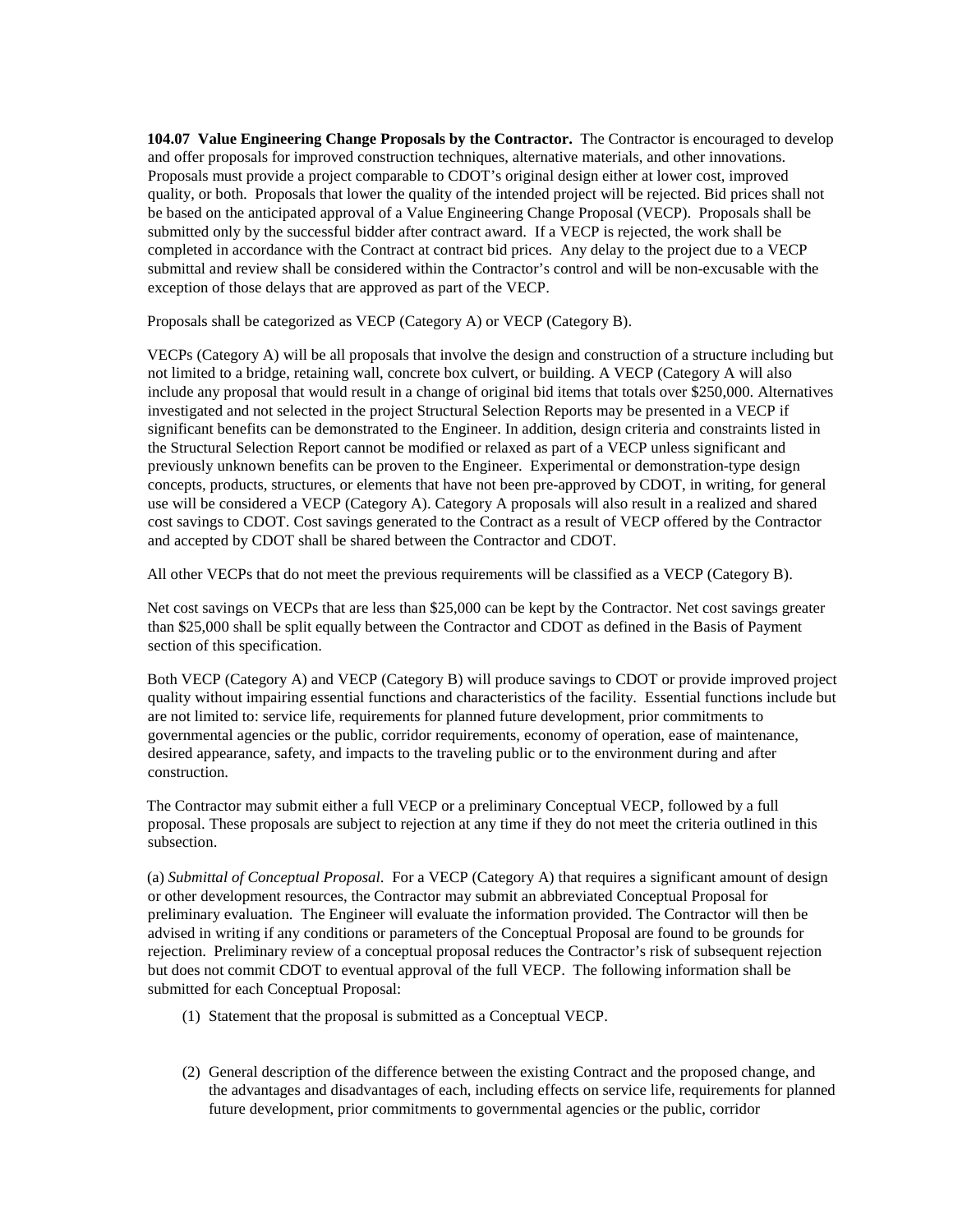requirements, economy of operation, ease of maintenance, desired appearance, safety, and impacts to the traveling public or to the environment during and after construction. The Contractor shall request in writing the necessary information from the Engineer.

- (3) One set of conceptual plans and a description of proposed changes to the Contract specifications.
- (4) Estimate of the anticipated cost savings or increase.
- (5) Statement specifying the following:
	- (i) When a response to the conceptual proposal from the CDOT is required to avoid delays to the existing contract prosecution.
	- (ii) The amount of time necessary to develop the full Proposal.
	- (iii) The date by which a Contract Modification Order must be executed to obtain maximum benefit from the Proposal.
	- (iv) The Proposal's impact on time for completing the Contract.
- (b) *Submittal of Full Value Engineering Change Proposal*. The following materials and information shall be submitted for both Category A and Category B VECPs:
	- (1) A statement that the proposal is submitted as a VECP:
	- (2) A description of the difference between the existing Contract and the proposed change, and the advantages and disadvantages of each, including effects on service life, requirements for planned future development, prior commitments to governmental agencies or the public, corridor requirements, economy of operation, ease and cost of maintenance, desired appearance, safety, and impacts to the traveling public or to the environment during and after construction. The Contractor shall request in writing the necessary information from the Engineer.
	- (3) A complete set of plans and specifications showing the proposed revisions relative to the original Contract. This portion of the submittal shall include design notes and construction details. The Contractor's Engineer shall electronically seal the proposed plans and specifications.
	- (4) A cost comparison, summarizing all of the items that the proposed VECP replaces, reduces, eliminates, adds, or otherwise changes from the original Contract work, including all impacts to traffic control, detours and all other changes. The cost comparison shall not include cost savings resulting from purportedly decreased inspection or testing requirements, or CDOT overhead. All costs and proposed unit prices shall be documented by the Contractor.
	- (5) A statement specifying the date by which a Contract Modification Order must be executed to obtain the maximum cost reduction during the remainder of the Contract and the date when a response from CDOT is required to avoid delays to the prosecution of the Contract.
	- (6) A statement detailing the effect the Proposal will have on the time for completing the Contract.
	- (7) A description of any previous use or testing of the proposed changes and the conditions and results. If the Proposal was previously submitted on another CDOT project, the proposal shall indicate the date, Contract number, and the action taken by CDOT.
	- (8) An estimate of any effects the VECP will have on other costs to CDOT.
	- (9) A statement of life cycle costs, when appropriate. Life cycle costs will not be considered as part of cost savings but shall be calculated for additional support of the Proposal. A discount rate of four percent shall be used for life cycle calculations.
- (c) *Evaluation.* VECP will be evaluated by CDOT in accordance with the CDOT *Construction Manual*.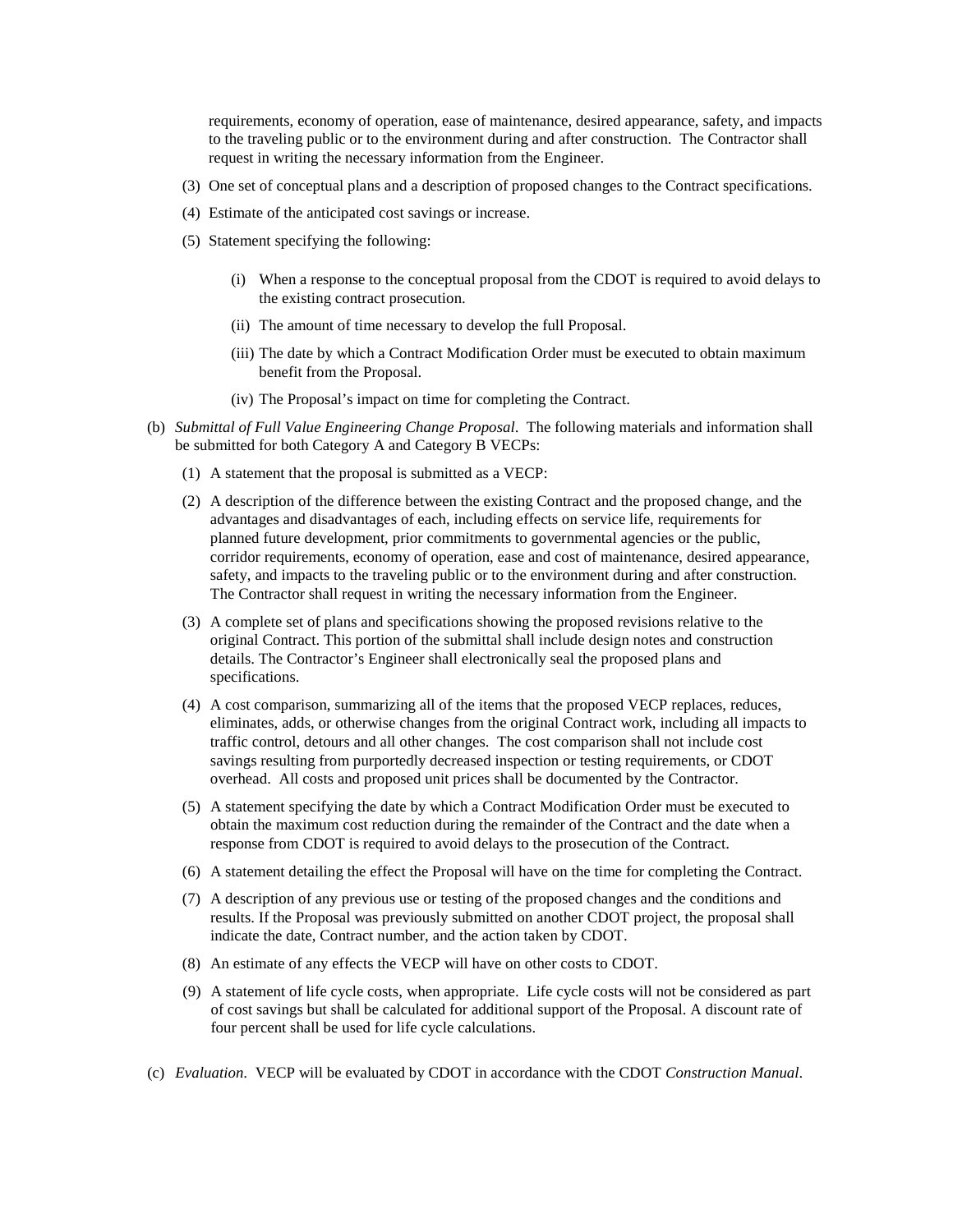Additional information needed to evaluate Proposals shall be provided in a timely manner. Untimely submittal of additional information will result in rejection of the Proposal. Where design changes are proposed, the additional information shall include results of field investigations and surveys, design and computations, and changed plan sheets required to develop the design changes.

- 1. The Engineer will determine if a Proposal qualifies for consideration and evaluation. The Engineer may reject any Proposal that requires excessive time or costs for review, evaluation, or investigation. The Engineer may reject proposals that are not consistent with CDOT's design criteria for the project.
- 2. VECPs, whether or not approved by CDOT, apply only to the ongoing Contracts referenced in the Proposal and become the property of CDOT. Proposals shall contain no restrictions imposed by the Contractor on their use or disclosure. CDOT has the right to use, duplicate and disclose in whole or in part any data necessary for the utilization of the Proposal. CDOT retains the right to utilize any accepted Proposal or part thereof on other projects without obligation to the Contractor. This provision is subject to rights provided by law with respect to patented materials or processes.
- 3. If CDOT is already considering revisions to the Contract or has approved changes in the Contract that are subsequently proposed in a VECP, the Engineer will reject the Proposal and may proceed to implement these changes without obligation to the Contractor.
- 4. The Contractor shall have no claim against CDOT for additional costs or delays resulting from the rejection or untimely acceptance of a VECP. These costs include but are not limited to: development costs, loss of anticipated profits, increased material or labor costs, or untimely response.
- 5. Proposals will be rejected if equivalent options are already provided in the Contract.
- 6. Proposals that only reduce or eliminate contract pay items will be rejected.
- 7. The cost savings and other benefits generated by the Proposal must be sufficient to warrant review and processing, as determined by the Engineer.
- 8. A proposal changing the type or thickness of the pavement structure will be rejected.
- 9. No VECP proposal can be used to alter incentive and disincentive rates and maximums on Cost plus Time bid (A+B) projects.
- 10. Right of way cannot be bought as part of a VECP to eliminate phasing on a project.
- 11. A VECP changing the design of a structure may be considered by CDOT, if the design meets the following conditions:
	- (1) The design shall not involve detouring of traffic onto local roads or streets to an extent greater than the original plans, unless previously approved by the affected local agencies.
	- (2) The design has the same roadway typical section as the original plans.
	- (3) The design meets or exceeds the benefits of the construction-handling or traffic phasing scheme shown in the original plans.
	- (4) The design meets or exceeds all environmental commitments and permit requirements of the original Contract.
	- (5) The design shall not increase environmental impacts beyond those of the original Contract.
	- (6) The design meets or exceeds the vertical and horizontal clearances and hydraulic requirements shown on the original plans.
	- (7) The design has the same or greater flexibility as the original design to accommodate future widening.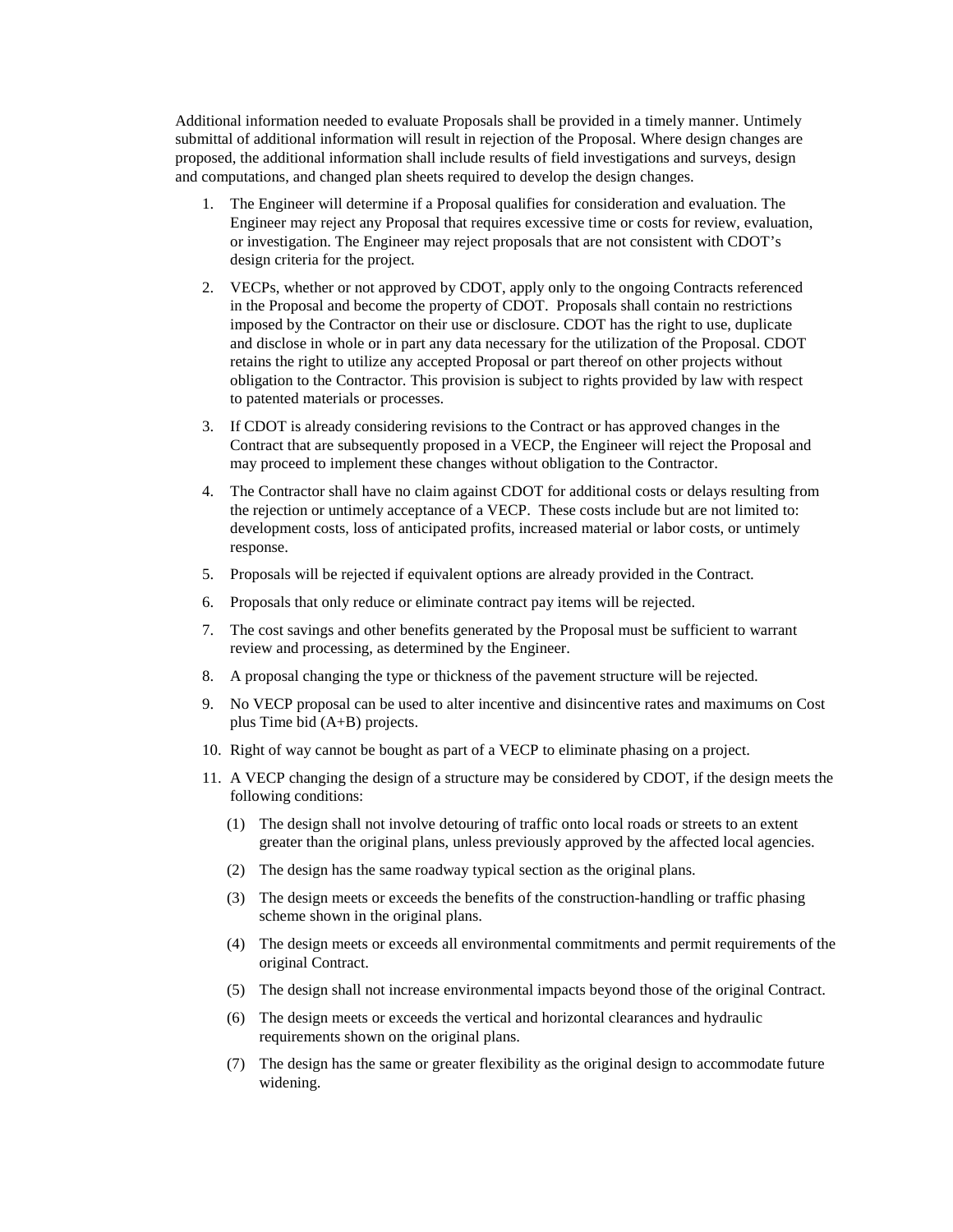- (8) The design shall not change the location of the centerline of the substructure elements, without demonstrating substantial benefits over the original plans.
- (9) The design shall not change the grade or elevation of the final riding surface, without demonstrating substantial benefits over the original plans.
- (10) The design shall match corridor future development plans and architectural, aesthetic and pavement requirements, if applicable.
- (11) The design shall not adversely impact CDOT's Bridge Inspection, maintenance, or other long-term costs or operations.
- (12) The design shall meet all CDOT design standards and policies.
- (13) The design shall include all additional costs and coordination necessary to relocate utilities.
- (14) Major structure designs provided by the Contractor shall include an independent plan review and design check by a Professional Engineer licensed in the State of Colorado and employed by a firm other than the engineer-of-record. This design review will be performed at the Contractor's expense and shall be included in the Contractor's engineering costs.
- (15) The Contractor shall provide CDOT with all design calculations, independent design check calculations, a rating package for each bridge prepared in accordance with the current CDOT Bridge Rating Manual, and a record set of quantity calculations for each structure.

If a structure design VECP meets these and all other requirements, CDOT may, at its sole option, accept or reject the proposal.

- 12. The Engineer will reject all or any portion of the design or construction work performed under an approved VECP if unsatisfactory results are obtained. The Engineer will direct the removal of such rejected work and require construction to proceed under the original Contract requirements without reimbursement for work performed under the proposal, or for its removal.
- (d) *Basis of Payment.* If the VECP is accepted, a Contract Modification Order will authorize the changes and payment. Reimbursement will be made as follows:
	- 1. The changes will be incorporated into the Contract by changes in quantities of unit bid items, new agreed unit price items, lump sum or any combination, as appropriate, under the Contract. Unless there is a differing site condition as described in subsection 104.02, the Contractor shall not receive additional compensation for quantity overruns, design errors, supplemental surveys, geotechnical investigations, additional items, or other increases in cost that were not foreseen in the accepted VECP unless otherwise approved by the Engineer.
	- 2. For all VECPs, the incentive payment shall be calculated as follows:

(gross cost of deleted work) - (gross cost of added work) = (gross savings)

(gross savings) - (Contractor's engineering costs) - (CDOT's engineering costs)

 $=$  (net savings)

Any net savings less than \$25,000 can be kept by the Contractor.

If the net savings are greater than \$25,000 then the amount over \$25,000 will be shared equally with CDOT and calculated as follows:

 $(net savings) - $25,000 = shared savings$ 

Contractor's total incentive = (shared savings)  $/2 + $25,000$ 

The Contractor's engineering costs will be reimbursable only for outside consultant costs that are verified by certified billings. CDOT's engineering costs shall be actual consultant